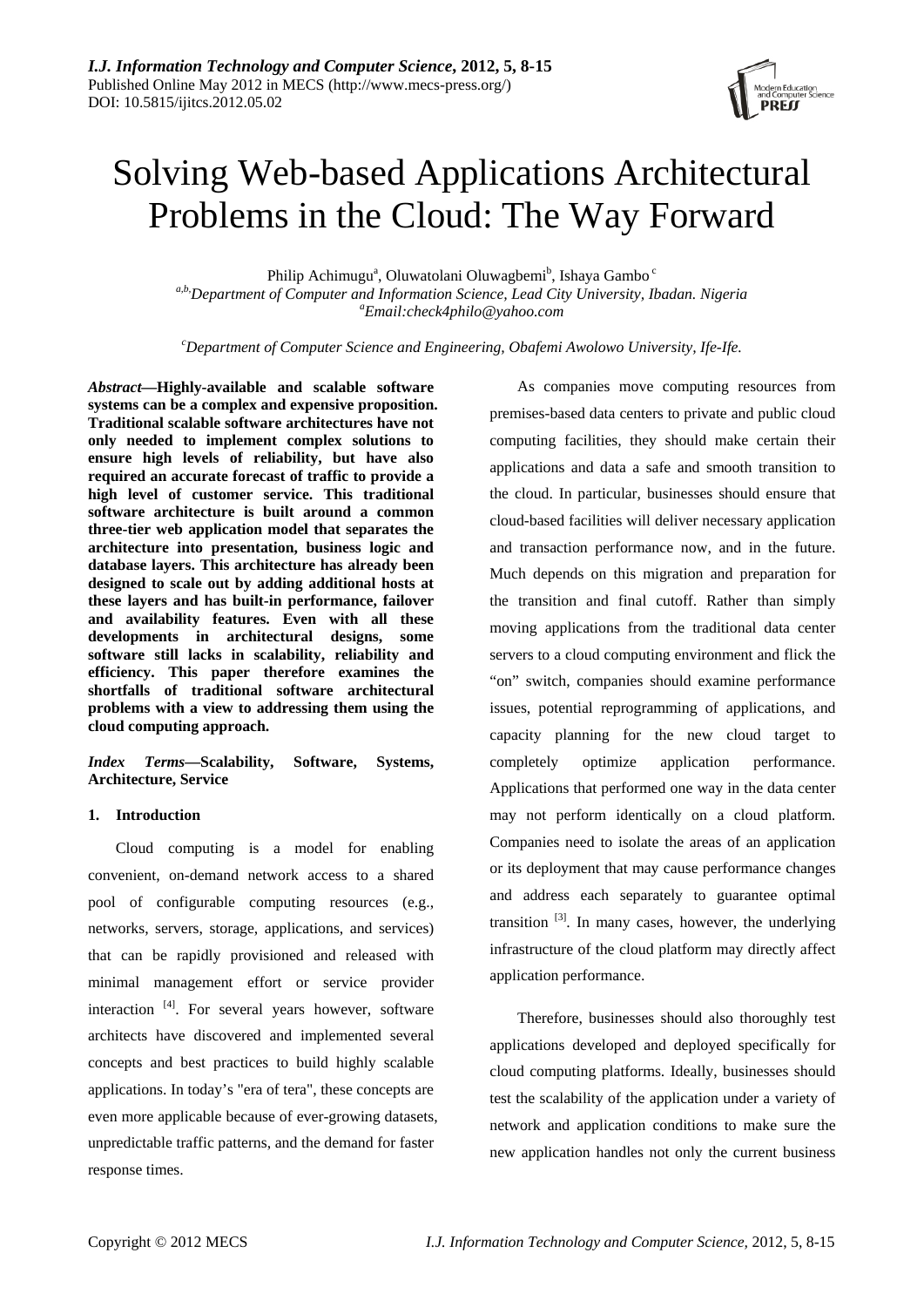demands but also is able to seamlessly scale to handle planned or unplanned spikes in demand.

Finally, this paper is divided into about eight sections. The first section introduces the topic of discussion which is cloud computing, the second section discusses software architecture practice as a discipline, the third section deals with the essentials of cloud computing, the fourth section enumerates cloud computing performance, the fifth section has to do with understanding performance, scale and throughput in the context of cloud computing infrastructure while the sixth section describes the scalable architectural considerations in the cloud and the seventh section presents an envisioned reference architecture for the cloud. Section eight brings the research to a logical conclusion.

## **2. Software Architecture Practice**

Today, software architecture practice is one subdiscipline within software engineering that is concerned with the high-level (abstract) design of the software of one or more systems [1]. Software architecture are created, evolved, and maintained in a complex environment. The architecture business cycle of **Figure 1** illustrates this. On the left hand side, the figure presents different factors that influence software architecture through an architect. It is the responsibility of the architect to manage these factors and take care of the architecture of the system. An important factor is formed by requirements, which come from stakeholders and the developing organization. The architect also has the capacity of influencing opinions of stakeholders, refine user's requirement in a way that it captures all the activities of an organization as well as determine the technicalities of the proposed software in terms of development techniques, architectural considerations, programming language (s) to be used and the extent of scalability of the database  $[2]$ .



**Figure 1:** The Architectural Business Circle<sup>1</sup>

## **3. Essentials of Cloud Computing**

Poor application performance causes companies to lose customers, reduce employee productivity or morale, reduces bottom line revenue and trust. Because application performance can vary significantly based on delivery environment, businesses must make certain that application performance is optimized when written for deployment on the cloud or moved from a data center to a cloud computing infrastructure. Applications can be tested in cloud and non-cloud environments for base-level performance comparisons. Aspects of an application, such as disk I/O and RAM access, may cause intermittent spikes in performance. However, as with traditional software architectures, overall traffic patterns and peaks in system use account for the majority of performance issues in cloud computing  $^{[3]}$ .

Capacity planning and expansion based on multiples of past acceptable performance solves many performance issues when companies grow their cloud environments. However, planning cannot always cover sudden spikes in traffic, and manual provisioning might be required. A more cost-effective pursuit of greater scalability and performance is the use of more efficient application development; this technique breaks code execution into silos serviced by more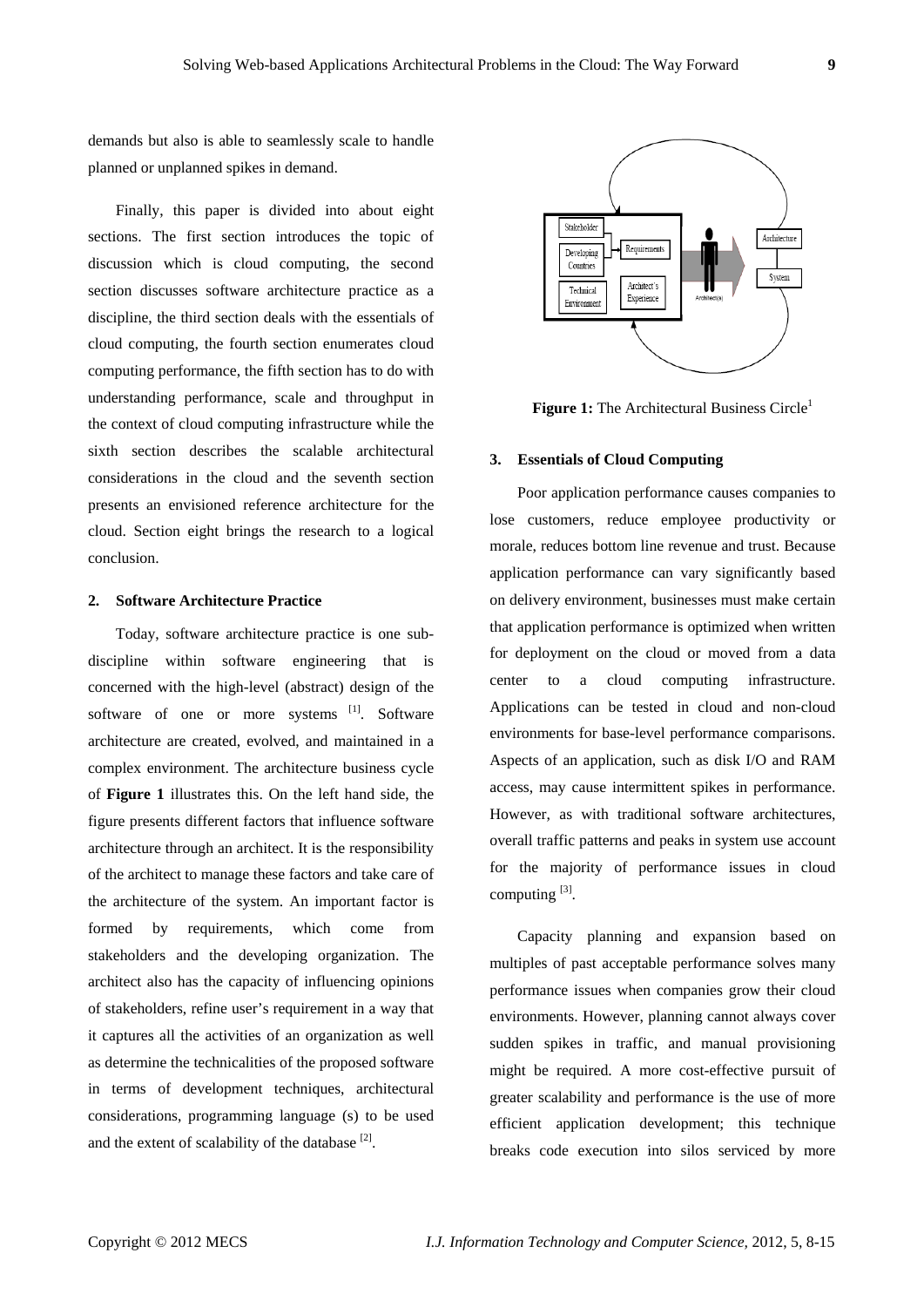easily scaled and provisioned resources. In response to the need for greater performance and scalability in cloud computing environments, this paper offer scalability features and options that aid application performance, including lightweight virtualization, flexible resource provisioning, dynamic load balancing and storage caching, and CPU bursting. This will allow businesses to develop more efficient applications that are easily ported to virtually any open standards environment.

#### **4. Cloud Computing Performance**

Poor quality of service in applications, and Web pages frustrates employees and customers alike, and some performance problems and bottlenecks can even cause application crashes and data losses. In these instances, performance or lack of performance is a direct reflection of the company's competency and reliability. Customers are not likely to put their trust in a company whose applications crash and are reluctant to return to business sites that are frustrating to use due to poor performance and low response times. Intranet cloud-based applications should also maintain peak performance. Positive employee productivity relies on solid and reliable application performance to complete work accurately and quickly.

Application crashes due to poor performance cost money and impact morale. Poor performance hampers business expansion as well. If applications cannot adequately perform during an increase in traffic, businesses lose customers and revenue. Adequate current performance does not guarantee future behavior [4]. An application that adequately serves 100 customers per hour may suddenly nose-dive in responsiveness when attempting to serve 125 users. Capacity planning based on predicted traffic and system stress testing can help businesses make informed decisions concerning cost-effective and optimum provisioning of their cloud platforms. In some cases, businesses intentionally over-provision their cloud systems to ensure that no outages or slowdowns occur. Regardless, companies should have plans in place for addressing increased demand on their systems to guarantee they do not lose customers, decrease employee productivity, or diminish their business reputation.

## **5. Understanding Performance, Scale, and Throughput in the Context of Cloud Computing Infrastructure**

Performance is generally tied to an application's capabilities within the cloud infrastructure itself. Limited bandwidth, disk space, memory, CPU cycles, and network connections can all cause poor performance. Often, a combination of lack of resources causes poor application performance. Sometimes poor performance is the result of an application architecture that does not properly distribute its processes across available cloud resources while the effective rate at which data is transferred from point A to point B on the cloud is throughput. In other words, throughput is a measurement of raw speed. While speed of moving or processing data can certainly improve system performance, the system is only as fast as its slowest element. A system that deploys ten gigabit Ethernet yet its server storage can access data at only one gigabit effectively has a one gigabit system and scalability has to do with the search for continually improving system performance through hardware and software throughput gains [3] . This is defeated when a system is swamped by multiple, simultaneous demands. The only way to restore higher effective throughput in such a "swamped resources" scenario is to scale or add more of the resource that is overloaded. For this reason, the ability of a system to easily scale when under stress in a cloud environment is vastly more useful than the overall throughput or aggregate performance of individual components. In cloud environments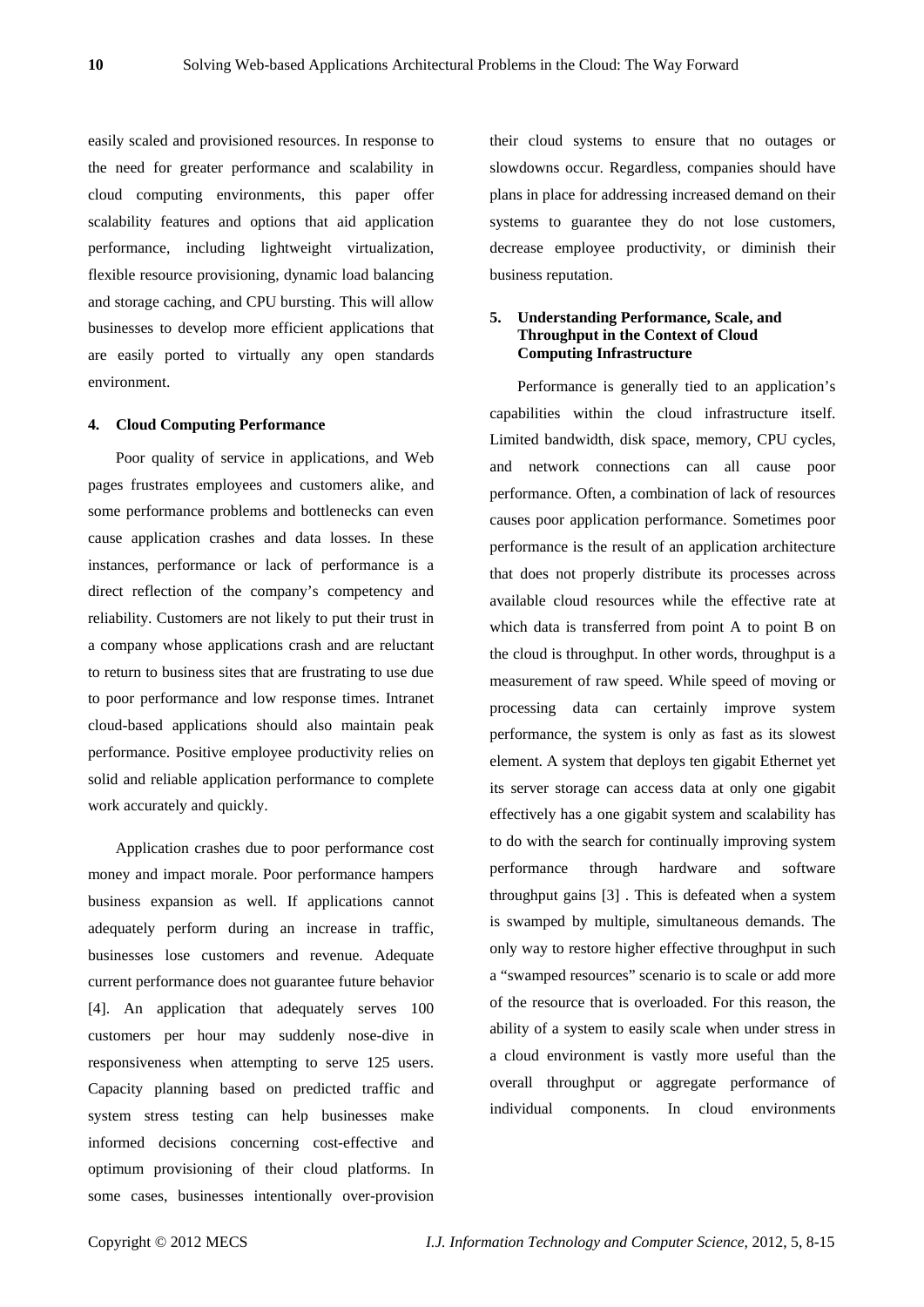however, this scalability is usually handled through either horizontal or vertical scaling.

When increasing resources on the cloud to restore or improve application performance, administrators can scale either horizontally (out) or vertically (up), depending on the nature of the resource constraint. Vertical scaling (up) entails adding more resources to the same computing pool for example, adding more RAM, disk, or virtual CPU to handle an increased application load. Horizontal scaling (out) on the other hand requires the addition of more machines or devices to the computing platform to handle the increased demand.

# **6. Scalable Architectural Considerations in the Cloud**

A scalable architecture can take many forms; but in essence, it is an application and underlying infrastructure that can adapt to dynamically changing conditions to promote the availability and reliability of a service4.

With the proliferation of online communities and the potential for cross-pollination across these environments, the traffic and load patterns encountered by an application have become unpredictable as the potential for viral or flash crowd events can drive unprecedented traffic levels. This dynamic nature drives the need for a massively scalable solution to enable the availability of web-based applications.

Previously, in the traditional hardware model, there were two approaches one could take with regard to the issue of the unpredictability of site traffic and system load, each of which is illustrated in Figure 2.



## **Figure 2**: Traditional Hardware Model3

The first approach was to overprovision, that is, to have enough resources in place to handle any spikes in traffic that may occur. While this enables an application to increase its availability in high-traffic situations, it is not an effective use of resources because a portion (and perhaps the majority) of these resources sits idle during non-peak periods which makes it uneconomical while the second approach in the traditional hardware model is to provision for the typical usage pattern of the application and suffer the consequences of lost traffic when peak demands are encountered. Although this is more cost friendly in times of normal usage, it is costly during traffic spikes because lost traffic typically means lost revenue opportunities. This scenario is illustrated in Figure 2 by the shaded region under the demand curve represented by the red line and above the available infrastructure capacity represented by the blue line. In this situation the demand exceeds capacity, and, as a result, traffic is lost and/or the application service is unavailable. Neither of these approaches in the traditional hardware model is ideal, which is why the scalable cloud model is such an excellent fit for this type of dynamic and unpredictable environment. With the scalable cloud model, you can dynamically provision additional resources only when they are needed and then decommission them when they are no longer required. In true utility computing fashion, you incur charges only for the time period in which you use the resources. Figure 3 illustrates the scalable cloud model for application resources. In this figure, the demand curve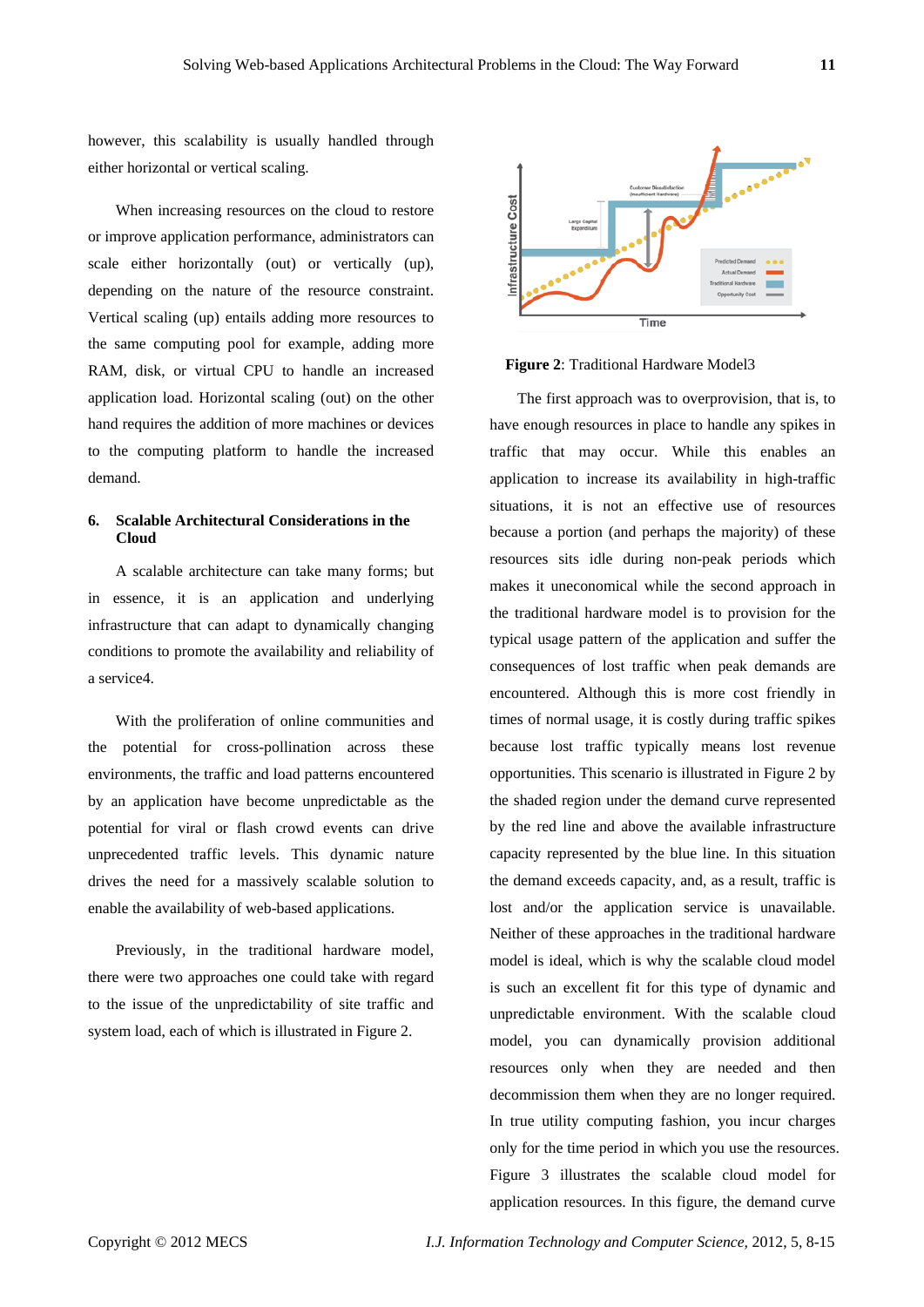is identical to that of Figure 2, but due to the dynamic provisioning of resources, at no time is there excess capacity in which servers sit idle, nor is there insufficient capacity to accommodate the demand for the application. In the following sections, we will describe the preferred methods and techniques for best implementing the scalable cloud model at all levels of an application's multi-tiered architecture. The y-axis represents infrastructure costs (which can be generalized to represent the number of servers in use) while the x-axis represents the time at which user requests are processed, and the red line is an indication of actual user demand for the service provided by the application. The gray arrow illustrates the disparity between the two. This scenario is obviously a costly solution due to the presence of unutilized capacity and therefore generally not a common or recommended approach.



**Figure 3:** Scalable Cloud Model3

# **7. Envisioned Scalable References Architecture for the Cloud**

Scalable web-based applications enhance organizational performance and also align enterprises. As a result, Figure 4 illustrates a reference architecture that could be adopted by scalable applications that incorporates the best practices for successful implementations of our diverse customer base. Worthy of note is that this architecture looks much like the conventional three-tier web application architecture, which has to do with the presentation, business logic and database layers with the addition of a caching tier between the application servers and the database. However, there are some subtle (and some less subtle) modifications and enhancements that can be made to the architecture to allow it to best handle the unique traffic and load patterns experienced by scalable applications at run time.

The components of the proposed scalable architecture is shown in Figure 4.The first tier shown in the architecture is composed of clients who are responsible for sending HTTP requests. The responses of these requests must be provided at good response time based on user profile. Scaling application-specific computation is relatively easy as requests can be distributed across any number of independent application servers running identical code through the use of two load balancers called request allocator. Regardless of estimated load, we recommend using two front-end load balancers to avoid redundancy in the case of a server failure. Additionally, it is better to ensure that these load balancers be placed in different availability zones to increase the reliability and availability of the application. Similarly, one can reduce the network bottleneck between the application and database servers.

The main challenge, however, is to scale access to application data. The application server are positioned in different availability zones and with alert mechanisms in place to allow automatic scaling (both up and down) of the array based on instance specific metrics. These metrics used for auto-scaling include CPU-idle, free memory, and system load. However, one can use virtually any system metric as an autoscaling trigger, including application-specific metrics that you can add via custom plug-ins to the system. The core of this architecture lies in the implementation of the proxy servers. A traditional proxy server is sufficient to serve static content on behalf of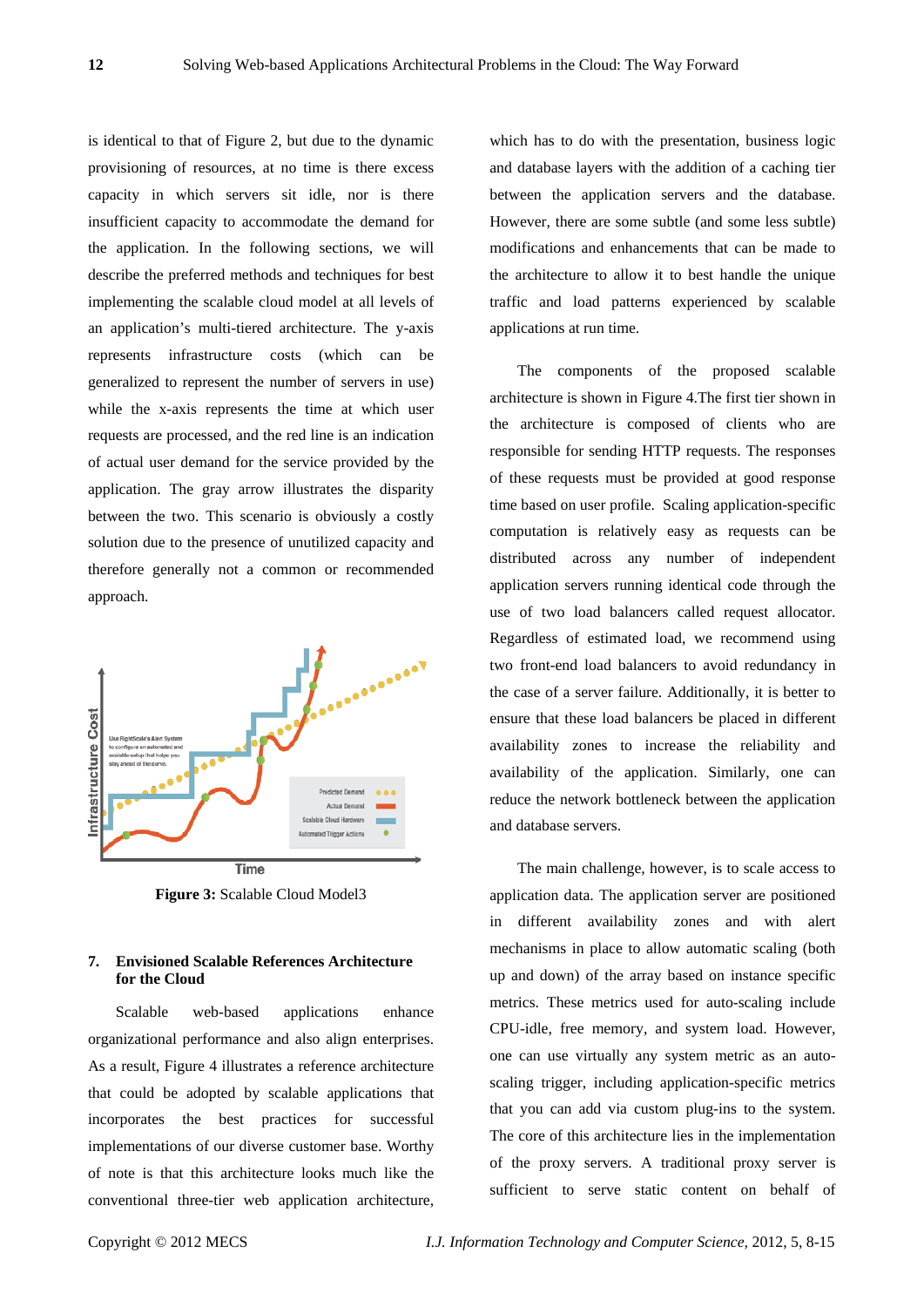application providers. To generate dynamic content however, the system must be designed in such a way that each proxy server has immediate and dynamic access to the contents in the main or home server.

The proxy server also contains a simple database cache designed to reduce CPU utilization and bandwidth consumption of the home server, as well as the impact of database queries on the execution time of a request. Each home server embodies the traditional three-tiered architecture, which enables it to generate Web content dynamically. While it is aimed at offloading the generation of dynamic content to the proxy servers, the prototype is compatible with this well-established home server architecture and hence also allows the application provider to serve directly as much dynamic content as it chooses. The top tier is a standard web server, which manages HTTP interactions with clients.

The web server is augmented with a second tier, the application server, which can execute a program to generate a response to a client's request based on the client profile, the request header, and the information contained in the request body. Finally, the third tier consists of a database server that the application provider uses to manage all of its data. One important issue in any replicated system is consistency. Consistency management has two main aspects: update propagation and concurrency control. In update propagation, the issue is to decide which strategy must be used to propagate updates to replicas. Many strategies have been proposed to address this issue.

They can be widely classified into push-based and pullbased strategies. Pull-based strategies are mostly suitable for avoiding unnecessary data update transfers when no data access occurs between two subsequent updates while pushing data updates immediately ensures that replicas are kept consistent and the servers hosting replicas can serve read requests immediately.

The system must also handle concurrent updates to a data unit emerging from multiple servers. Traditional non-replicated DBMSs perform concurrency control using locks or multiversion models. For this, a database requires an explicit definition of transaction, which contains a sequence of read/write operations to a database. When querying a database, each transaction sees a snapshot of consistent data (a database version), regardless of the current state of the underlying data. This protects the transaction from viewing inconsistent data produced by concurrently running update transactions.

However, concurrency control at the database level can serialize updates only to a single database and does not handle concurrent updates to replicated data units at multiple edge servers. Traditional solutions such as two-phase commit are rather expensive as they require global locking of all databases, thereby reducing the performance gains of replication. To handle this scenario, the system must serialize concurrent updates from multiple locations to a single location. The system does guarantee transaction semantics and also enforces consistency for each query individually.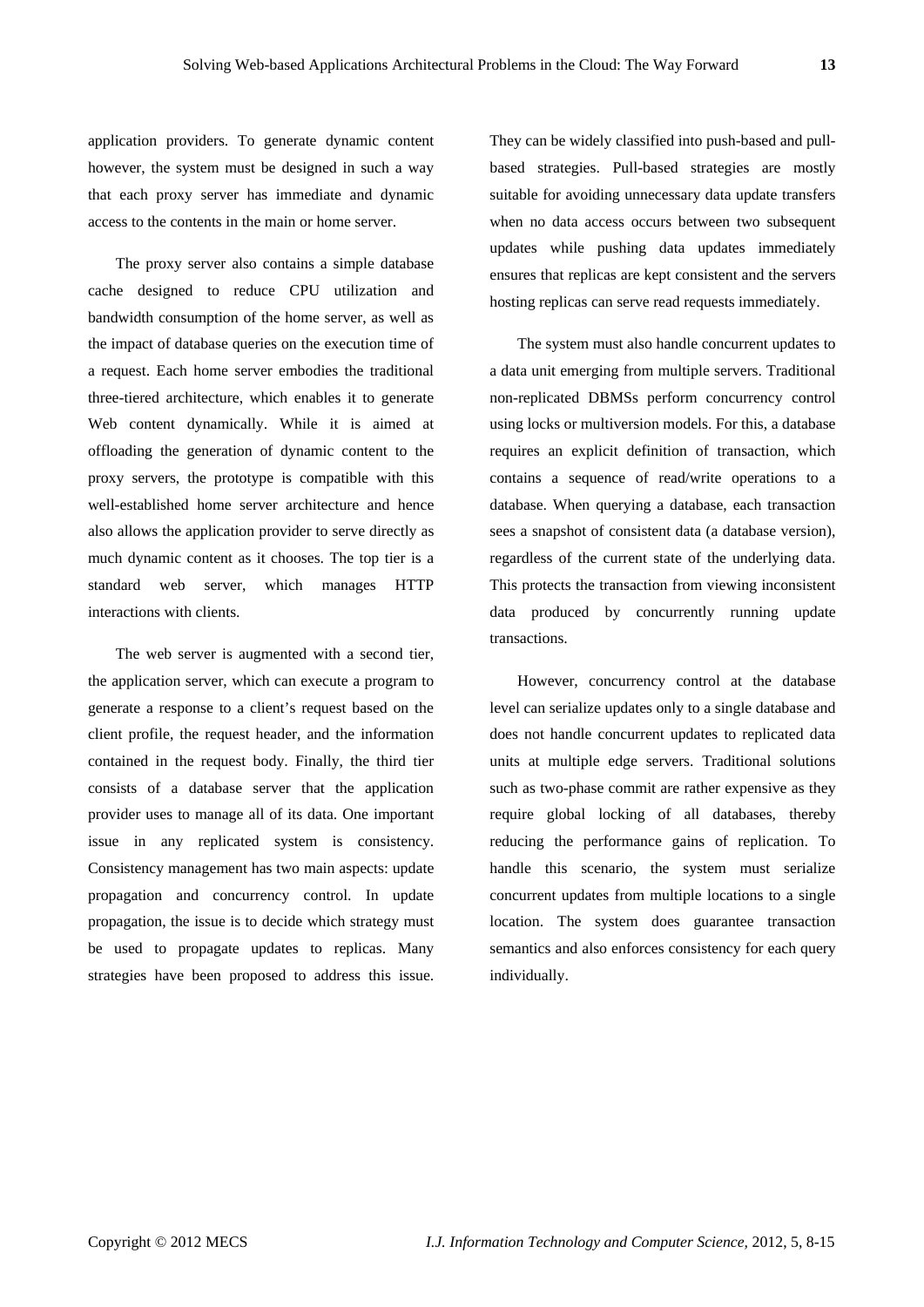

Figure 4: Proposed Scalable Architecture for the Cloud

## **8. Conclusion**

Most approaches toward scalable hosting of Web applications consider the application code and data

structure as constants, and propose middleware layers to improve performance transparently to the application. This paper keys into this concept and